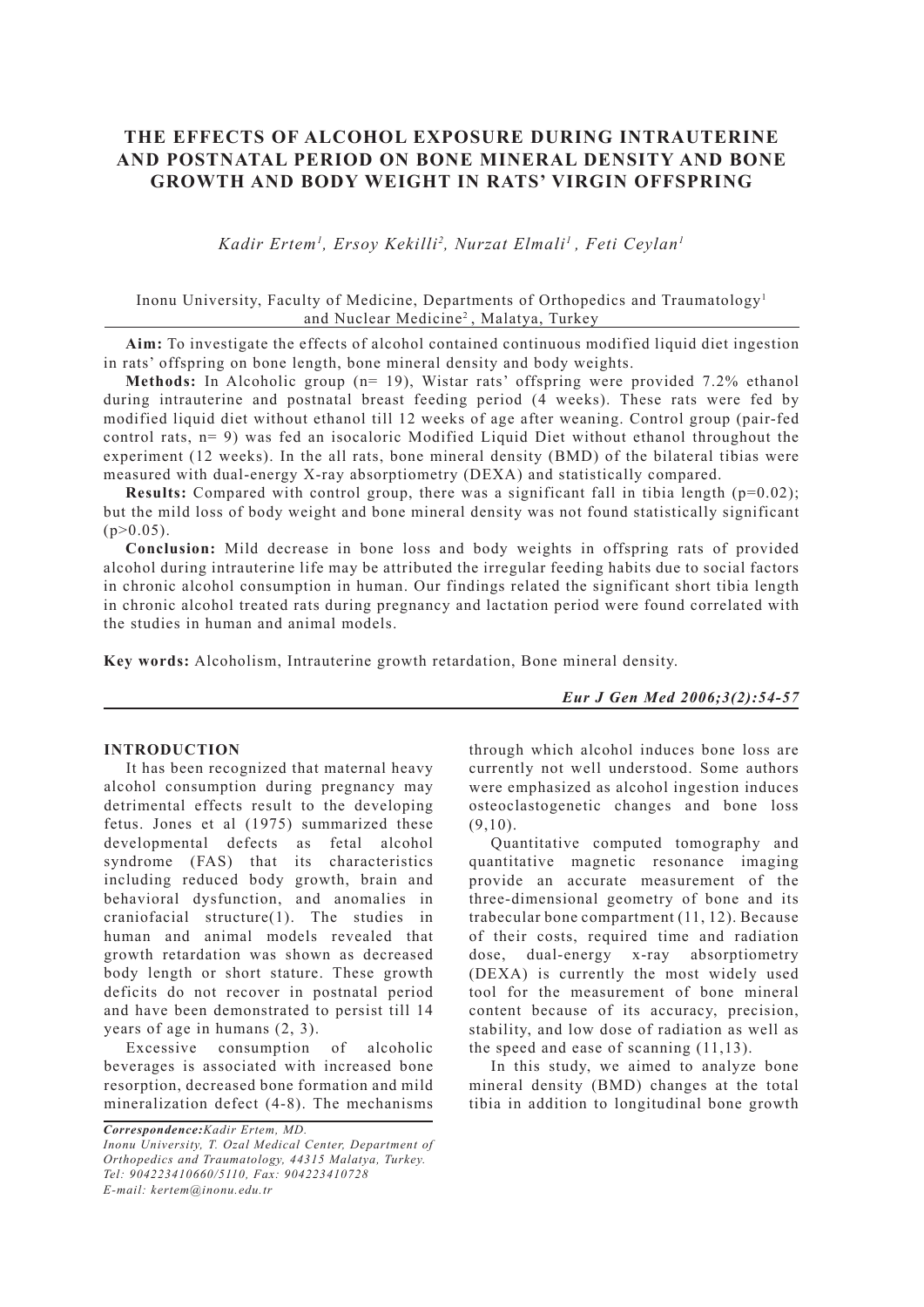| $\lambda$       |    |                   |                    |                  |
|-----------------|----|-------------------|--------------------|------------------|
|                 | n  | <b>BMD</b>        | Body weight        | Tibial length    |
|                 |    | $(X\pm SD)$       | $(X\pm SD)$        | $(X\pm SD)$      |
| Control Group   |    | $0.129 \pm 0.016$ | $135.44 \pm 19.71$ | $39.11 \pm 2.78$ |
| Alcoholic Group | 19 | $0.126 \pm 0.012$ | $127.84 \pm 16.58$ | $37.50 \pm 2.66$ |
| p value         |    | p > 0.05          | p > 0.05           | $p=0.025$        |

**Table 1. Comparison of the bone mineral density (g/cm2 ), body weight (g) and tibial length (pixel) in the alcoholic and control rats.** 

and body weight in alcoholic and nonalcoholic rats' offspring.

# **MATERIAL AND METHODS**

## *Animals*

The 19 of 27 offspring of 4 Alcoholic female rat as Alcoholic group and the 9 of 15 offspring of non-alcoholic female rat as Control Group were admitted to this study. These rats were fed by modified liquid diet without ethanol till 12 weeks of age after weaning at 4 weeks age.

All rats and their young offspring were placed in same living conditions (12 hours of light and 12 hours of darkness; mean room temperature 20-22°C and 50% environmental humidity) and habitat. Animals had free access to both diet and drinking solution throughout the experimental period of pregnancy and lactation period.

All experiments in this study were performed in accordance with the guidelines for animal research from the National Institutes of Health (National Research Council, 1985) and were approved by the Committee on Animal Research at Inonu University Medical Faculty, Malatya, Turkey.

#### *Diet*

Alcohol-provided female rats (n=4) were individually housed and were submitted forced alcoholization as previously described method (14). Briefly, all rats were fed by a modified liquid diet (MLD) for 7 days. The composition of the MLD was cow's milk, 925 ml; vitamin A, 5000 IU; and sucrose, 17 g. The MLD had 4.187 kj/liter. At the end of 7 days, MLD with 2.4% ethanol (v/v; ethanol 95.6%, Tekel, Turkish State Monopoly, Izmir) was administered to Alcoholic group (n=19) for 3 days. Then, the ethanol concentration was increased to 4.8% for 3 days, and finally the rats completed the rest of the 8 weeks with a diet containing 7.2% ethanol. When the ethanol concentration was increased, sucrose was reduced to maintain the isocaloricity of the diet.

These rats were conceived at the end of this period. Pregnant females were replaced individually in their cages and assigned again

to 7.2% ethanol in tap water as the sole source of liquid with food "ad libitum", during the pregnancy and lactation period.

Pair-fed control female rats (n=2) were fed an isocaloric MLD without ethanol throughout the experiment. The liquid diet was offered in special glass bottles to prevent spillage. Water was also freely accessed in different bottles. All rats were maintained on the liquid diet regimen for 12 weeks. At the end of the experiment, the weights of the rats were recorded. These rats were conceived at the end of this period. Pregnant females were replaced individually in their cages and assigned again to isocaloric MLD without ethanol during the pregnancy and lactation period.

#### *Surgical Technique*

At the postpartum  $90<sup>th</sup>$  days, all rats were sacrificed and the tibias were preserved without skin in 10% formaldehyde solution.

# *Bone Densitometric Investigation*

In the all rats, bone mineral density (BMD) of the bilateral tibia were measured with dual-energy X-ray absorptiometry (DEXA) (QDR 4500/W, Hologic Inc., Bedford, MA, USA) and results were evaluated by the same examiner. DEXA equipment uses switched pulsed stable dual-energy radiation with 70 kV and 140 kV. Subregion analysis software was used to analyze of the whole tibia (15). BMD value of the tibia was used, in  $g/cm^2$ . All tibia length was obtained as pixel values by bone mineral densitometry.

## *Data Analysis*

Statistical analyses were performed with version 11.0 of SPSS for Windows (SPSS Inc., Chicago, IL). BMD, body weight, and tibia length of each group were expressed as mean  $\pm$  SD and were compared by use of the Mann-Whitney U test for detecting differences between independent groups. A value of  $p < 0.05$  was considered to be statistically significant.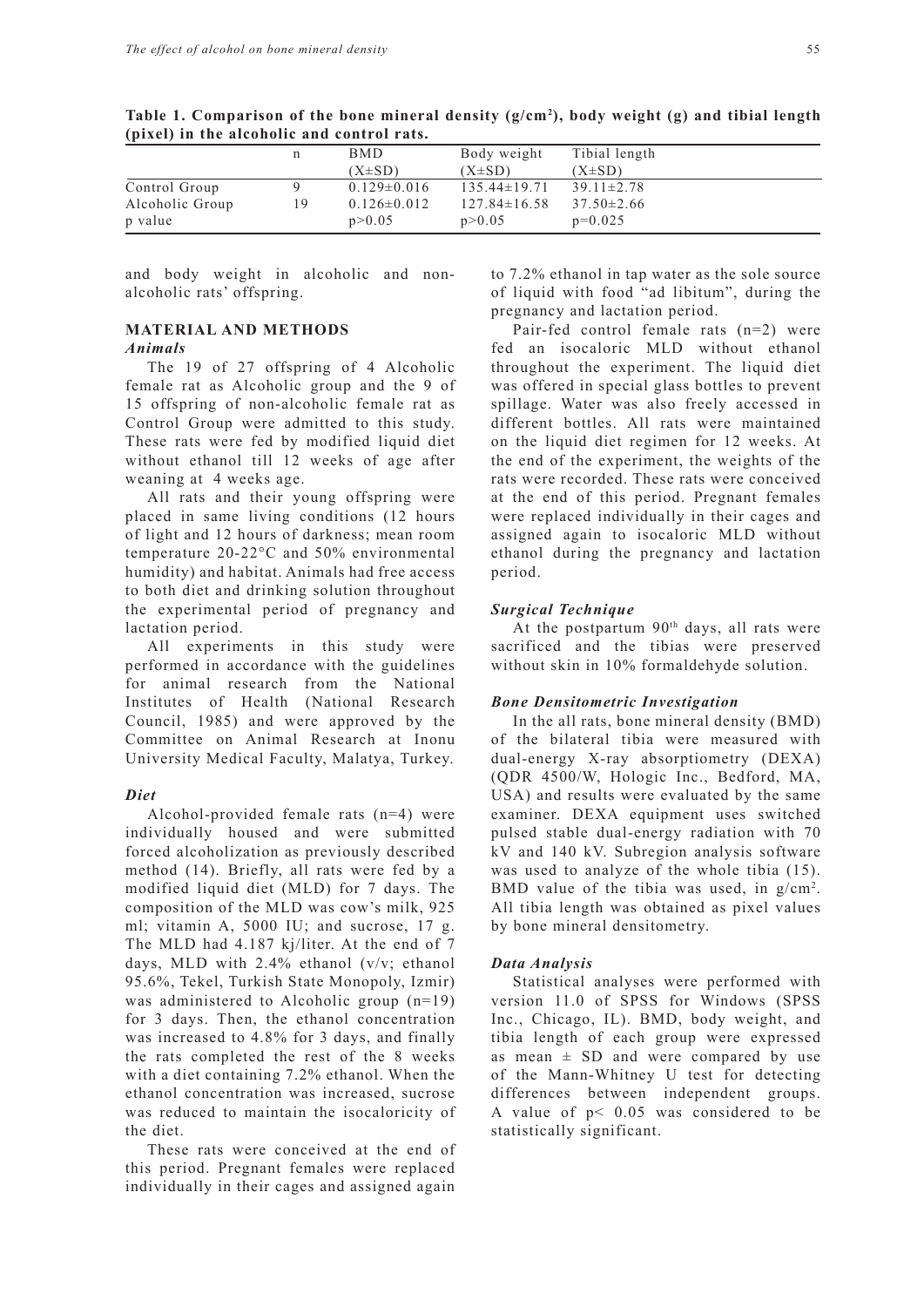

**Figure 1. BMD values of the alcoholic and control groups**

## **RESULTS**

There was an approximately 2.5% lower BMD in chronic alcohol provided offspring  $(0.126\pm0.012)$  than the non alcohol provided ones (0.129±0.016), but not significant (p>0.05) (Table I, Figure 1).

There was not any significant difference according the body weights between alcoholic mother and non-alcoholic offspring (p>0.05). However there was a significant fall in body length in offspring which maternal alcohol consumption during prenatal and postnatal period (p<0.05) (Table I).

#### **DISCUSSION**

Metabolic bone disease, mainly osteoporosis, is frequent in alcoholics. Despite its pathogenesis seems to be multifactorial. Santolaria et al found that alcoholic osteopenia may be interpreted as a form of nutritional osteoporosis in their crosssectional study in 181 male alcoholic patients. The most significant bone loss was evident in patients who have very irregular feeding habits (16). However, Norton et al emphasized the detrimental effects of alcohol on growth retardation, facial dysmorphology, immune system deficiencies, endocrine dysfunction, and central nervous system alterations during prenatal period that obtained from experimental studies (17). Despite the body weight and BMD measurements were not affected significantly in Alcoholic group, but the longitudinal growth.

There is not several studies related the effect of maternal alcohol consumption on maternal and fetal calcium homeostasis and fetal skeletal development. Keiver et al found hypocalcemia in pregnant rats with feeding by alcoholic diet at five weeks but placental calcium transfer to fetus was not impaired. On the day 21 of gestation, the collected fetuses of maternal ethanol consumption group were found decreased fetal growth and delayed fetal skeletal development (18). However with their findings that fetal skeletal ossification was not severely affected when maternal consumption occurred for only three weeks and concluded as skeletal growth impairment was improving severely with increasing duration of maternal alcohol consumption (19). Murillo-Fentes et al found that chronic alcohol administration during gestation and/ or lactation detrimentally effects pup growth at weaning as indicated by its effect on milk consumption, pup and organ weights (20). In present study, there was not any difference between non-alcoholic offspring and alcoholic mother offspring according the body weights (p>0.05). This may be related the consumption of isocaloric diet regime in both group. However there was a significant diminution in body length in offspring which maternal alcohol consumption during prenatal and postnatal period  $(p<0.05)$ .

Healthy bones in the adult and elderly people are dependent especially on the development, during the intrauterine period and postnatal younger years of a healthy bone structure and adequate peak bone mass. Day et al demonstrated in their cohort study that the growth deficit due to prenatal alcohol exposure was continuing at age 14 years (2). In this study, despite we found 2.5% diminution of BMD in offspring who had treated alcohol during intrauterine and postnatal period but it was not found statistical significant (p>0.05).

The handicaps of this study are the lack of biochemical markers analyses for natal and postnatal calcium homeostasis and analyses of histomorphometric changes in bone stature in these rats.

In conclusion, our findings of mild but non-significant loss in tibia BMD and body weights in offspring rats of treated alcohol during intrauterine life may be attributed the irregular feeding habits due to social factors in chronic alcohol consumption in human. Our findings related the significant short tibia length in chronic alcohol treated during prenatal and postnatal period are